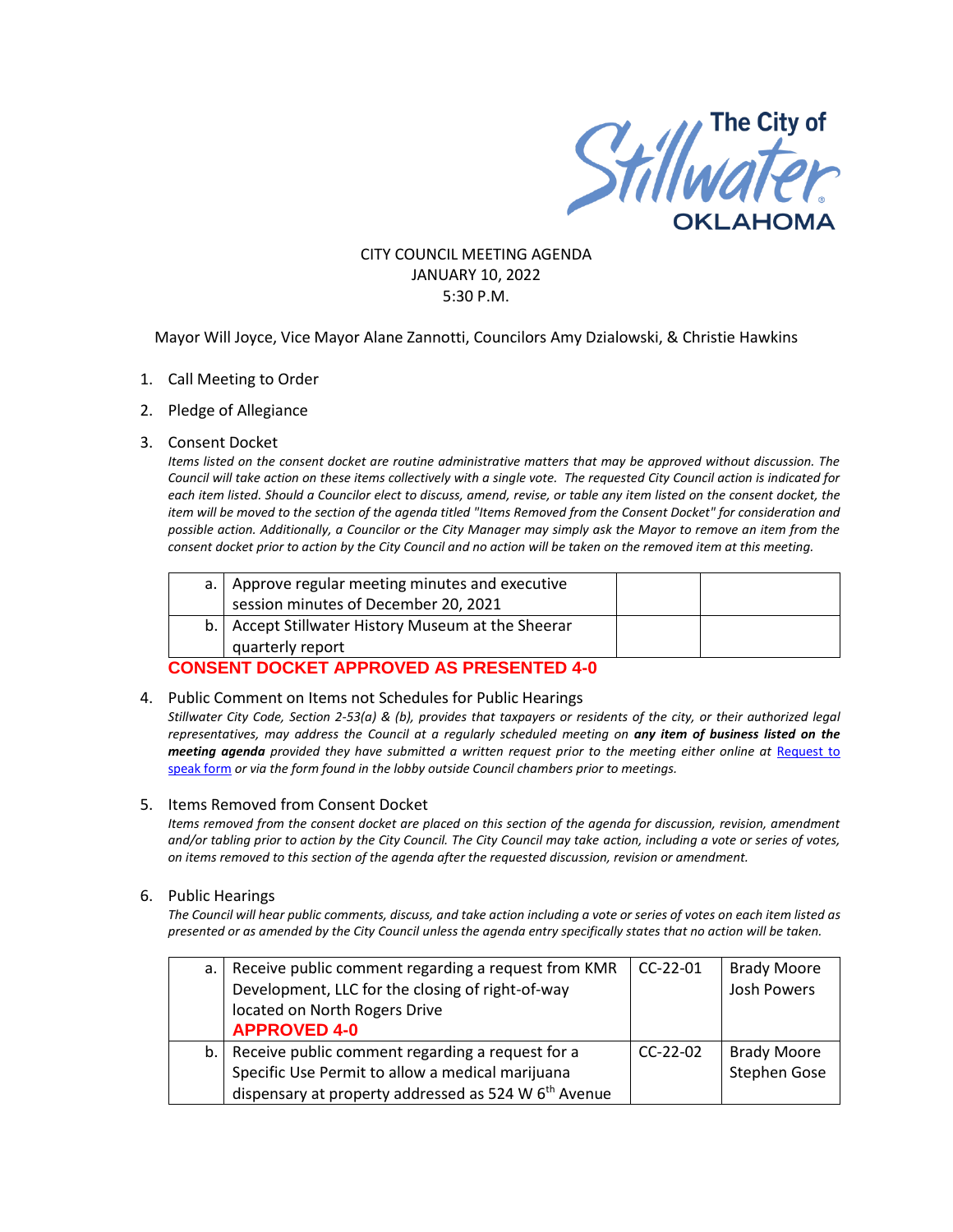| $\cdots$ . In the second state $\mathcal{A}$ |  |
|----------------------------------------------|--|
|                                              |  |

## 7. Resolutions

*The City Council will hear a staff presentation, discuss, and take action including a vote or series of votes on each resolution listed as presented or as amended or revised by the City Council.* 

| a. | RESOLUTION CC-2022-01: A RESOLUTION OF THE STILLWATER CITY  | Monty Karns |
|----|-------------------------------------------------------------|-------------|
|    | COUNCIL DETERMINING THAT THE 6TH AVENUE CORRIDOR STUDY IS   |             |
|    | IN CONFORMANCE WITH THE STILLWATER 2030 C3 COMPREHENSIVE    |             |
|    | PLAN FOR THE CITY OF STILLWATER; APPROVING AND ADOPTING THE |             |
|    | 6TH AVENUE CORRIDOR STUDY; AND APPROVING THE 6TH AVENUE     |             |
|    | CORRIDOR STUDY AS A SUPPLEMENT TO THE COMPREHENSIVE PLAN    |             |
|    | <b>ADOPTED 4-0</b>                                          |             |

## 8. Ordinances

*The City Council will hear a staff presentation, discuss, and take action including a vote or series of votes on each ordinance listed as presented or as amended or revised by the City Council.*

| ORDINANCE NO. 3487: AN ORDINANCE REZONING A TRACT OF LAND<br>a.<br>LOCATED AT 1223 S HUSBAND PLACE FROM CG, COMMERCIAL<br>GENERAL DISTRICT TO RSS, SMALL LOT SINGLE-FAMILY RESIDENTIAL<br><b>DISTRICT</b><br><b>ADVANCED TO SECOND READING 4-0</b><br>ORDINANCE NO. 3488: AN ORDINANCE CLOSING A GENERAL UTILITY<br>b.<br>EASEMENT LOCATED IN THE NORTHEAST QUARTER (NE/4) OF<br>SECTION FOURTEEN (14), TOWNSHIP NINETEEN (19) NORTH, RANGE<br>TWO (2) EAST OF THE INDIAN MERIDIAN, CITY OF STILLWATER,<br>PAYNE COUNTY, OKLAHOMA, ON PROPERTY ADDRESSED AS 711 N<br><b>MAIN STREET</b><br><b>ADVANCED TO SECOND READING 4-0</b> |  |  |
|----------------------------------------------------------------------------------------------------------------------------------------------------------------------------------------------------------------------------------------------------------------------------------------------------------------------------------------------------------------------------------------------------------------------------------------------------------------------------------------------------------------------------------------------------------------------------------------------------------------------------------|--|--|
|                                                                                                                                                                                                                                                                                                                                                                                                                                                                                                                                                                                                                                  |  |  |
|                                                                                                                                                                                                                                                                                                                                                                                                                                                                                                                                                                                                                                  |  |  |
|                                                                                                                                                                                                                                                                                                                                                                                                                                                                                                                                                                                                                                  |  |  |
|                                                                                                                                                                                                                                                                                                                                                                                                                                                                                                                                                                                                                                  |  |  |
|                                                                                                                                                                                                                                                                                                                                                                                                                                                                                                                                                                                                                                  |  |  |
|                                                                                                                                                                                                                                                                                                                                                                                                                                                                                                                                                                                                                                  |  |  |
|                                                                                                                                                                                                                                                                                                                                                                                                                                                                                                                                                                                                                                  |  |  |
|                                                                                                                                                                                                                                                                                                                                                                                                                                                                                                                                                                                                                                  |  |  |
|                                                                                                                                                                                                                                                                                                                                                                                                                                                                                                                                                                                                                                  |  |  |
|                                                                                                                                                                                                                                                                                                                                                                                                                                                                                                                                                                                                                                  |  |  |
|                                                                                                                                                                                                                                                                                                                                                                                                                                                                                                                                                                                                                                  |  |  |
|                                                                                                                                                                                                                                                                                                                                                                                                                                                                                                                                                                                                                                  |  |  |

### 9. Reports from Officers and Boards

*Announcements and remarks of general interest may be made by Councilors, City Manager or City Attorney. Items of City business that may require discussion or action including a vote or series of votes are listed below.*

- a. Miscellaneous items from the City Attorney
- b. Miscellaneous items from the City Manager
- c. Miscellaneous items from the City Council
- 10. Questions and Inquiries
- 11. Adjourn **ADJOURN 4-0**

On \_\_\_\_\_\_\_\_\_\_\_\_\_\_\_\_\_\_\_\_\_\_ at \_\_\_\_\_\_\_\_\_\_\_\_\_\_\_\_, a true and correct copy of this agenda was posted on the kiosk outside City Hall, 723 S Lewis Street, Stillwater, OK.

The City of Stillwater encourages participation from all citizens. If participation at any public meeting is not possible due to a disability, please notify the City Manager's office at least 48 hours prior to the meeting by calling 405.742.8209.